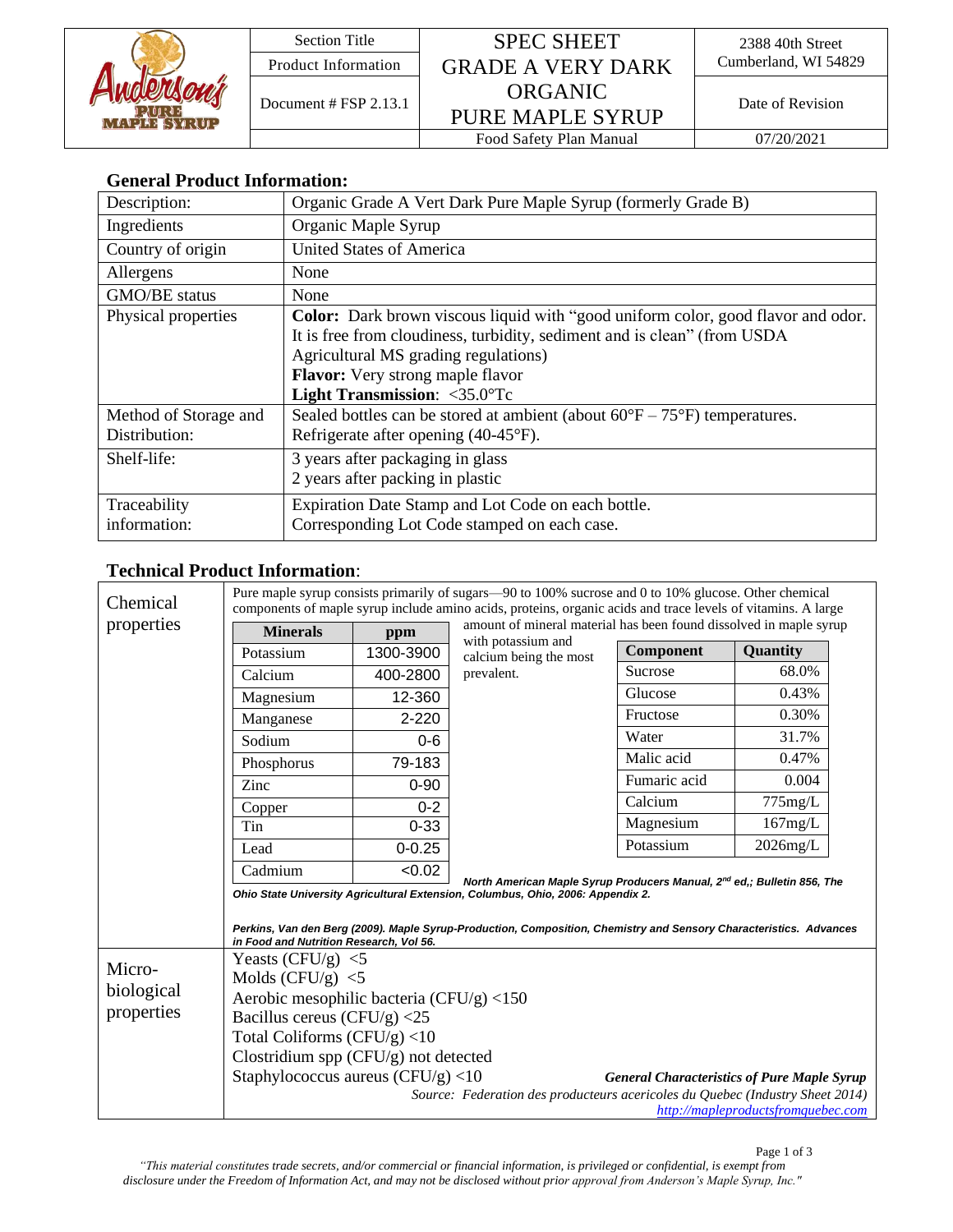

## Section Title SPEC SHEET Product Information GRADE A VERY DARK Cumberland, WI 54829 ORGANIC PURE MAPLE SYRUP Document # FSP 2.13.1

2388 40th Street

Food Safety Plan Manual 07/20/2021

| Nutrition            | <b>Proximates &amp; Others</b> | Value per<br>100g<br>(unrounded) | Value per<br>39.78 g (30ml)<br>serving size<br>(Nutritional Facts) | Sources: USDA Food Composition<br>Databases<br>(https://ndb.nal.usda.gov/ndb/search<br><b>/list</b> ), USDA National Nutrient |                                                                   |
|----------------------|--------------------------------|----------------------------------|--------------------------------------------------------------------|-------------------------------------------------------------------------------------------------------------------------------|-------------------------------------------------------------------|
|                      | Calories                       | 270.00                           | 110                                                                |                                                                                                                               |                                                                   |
|                      | Carbohydrates (g)              | 66.89                            | 27g, 10%                                                           |                                                                                                                               | Database for Standard Reference 28                                |
|                      | Total Fiber (g)                | $\mathbf{0}$                     | 0,0%                                                               |                                                                                                                               | slightly revised May 2016 Software                                |
|                      | Total Sugars (g)               | 59.92                            | 24 g, 48%                                                          |                                                                                                                               | v.2.6.1 & Canadian Nutrient File                                  |
|                      | Total Fat $(g)$                | 0.035                            | 0g, 0%                                                             | (CNF), https://food-<br>nutrition.canada.ca/cnf-fce/index-<br>eng.jsp Canadian Nutrient File,                                 |                                                                   |
|                      | Saturated Fat (g)              | 0.007                            | 0g, 0%                                                             |                                                                                                                               |                                                                   |
|                      | Monounsaturated Fat (g)        | 0.011                            | 0g, 0%                                                             | 2015                                                                                                                          |                                                                   |
|                      | Polyunsaturated Fat (g)        | 0.017                            | 0g, 0%                                                             |                                                                                                                               |                                                                   |
|                      | Trans Fat $(g)$                | $\mathbf{0}$                     | 0g, 0%                                                             |                                                                                                                               |                                                                   |
|                      | Protein $(g)$                  | 0.04                             | 0 g, 0%                                                            |                                                                                                                               |                                                                   |
|                      | Water/Moisture (g)             | 32.15                            | 12.79                                                              |                                                                                                                               |                                                                   |
|                      | Cholesterol (mg)               | $\mathbf{0}$                     | $\theta$                                                           |                                                                                                                               |                                                                   |
|                      | Ash $(g)$                      | 0.71                             | 0.28                                                               |                                                                                                                               |                                                                   |
|                      |                                |                                  | <b>Vitamins &amp; Minerals</b>                                     | Value per<br>100g<br>(unrounded)                                                                                              | Value per<br>39.78g (30ml)<br>serving size<br>(Nutritional Facts) |
|                      |                                |                                  | Sodium (mg)                                                        | $12 \text{ mg}$                                                                                                               | 5 mg, 0%                                                          |
|                      |                                |                                  | Vitamin $D(mg)$                                                    | 0 <sub>mg</sub>                                                                                                               | 0 mg, 0%                                                          |
|                      |                                |                                  | Calcium (mg)                                                       | 73 mg                                                                                                                         | 30 mg, 2%                                                         |
|                      |                                |                                  | Iron $(mg)$                                                        | 0.11mg                                                                                                                        | 0 mg, 0%                                                          |
|                      |                                |                                  | Potassium (mg)                                                     | 225 mg                                                                                                                        | 90 mg, 2%                                                         |
|                      |                                |                                  | Thiamine B1 (mg)                                                   | $0.066$ mg                                                                                                                    | 0.026 mg, 2%                                                      |
|                      |                                |                                  | Riboflavin B2 (mg)                                                 | 1.27 mg                                                                                                                       | 0.51 mg, 40%                                                      |
|                      |                                |                                  | Magnesium (mg)                                                     | $21$ mg                                                                                                                       | 8 mg, 2%                                                          |
|                      |                                |                                  | Niacin B3 (mg)                                                     | $0.081$ mg                                                                                                                    | 0 mg, 0%                                                          |
|                      |                                |                                  | Folate $(mg)$                                                      | 0 <sub>mg</sub>                                                                                                               | 0 <sub>mg</sub>                                                   |
|                      |                                |                                  | Folic Acid (mg)                                                    | 0 <sub>mg</sub>                                                                                                               | 0 <sub>mg</sub>                                                   |
|                      |                                |                                  | Vitamin A (mg)                                                     | 0 <sub>mg</sub>                                                                                                               | 0 <sub>mg</sub>                                                   |
|                      |                                |                                  | Vitamin $C$ (mg)                                                   | 0 <sub>mg</sub>                                                                                                               | 0 mg, 0%                                                          |
|                      |                                |                                  | Total Sugar Alcohols (g)                                           | 0 <sub>g</sub>                                                                                                                | 0 g, 0%                                                           |
|                      |                                |                                  | $\text{Zinc}$ (mg)                                                 | .7 mg                                                                                                                         | 0.3 mg, 2%                                                        |
|                      |                                |                                  | Manganese (mg)                                                     | $2.3 \text{ mg}$                                                                                                              | .9 mg, 40%                                                        |
| Preservative:        | None                           |                                  |                                                                    |                                                                                                                               |                                                                   |
| <b>Brix Density:</b> | $67\pm1$ at $68^{\circ}F$      |                                  |                                                                    |                                                                                                                               |                                                                   |
| Water activity:      | $0.87 - 0.88$                  |                                  |                                                                    |                                                                                                                               |                                                                   |
| pH:                  | $5 - 6.5\%$                    |                                  |                                                                    |                                                                                                                               |                                                                   |